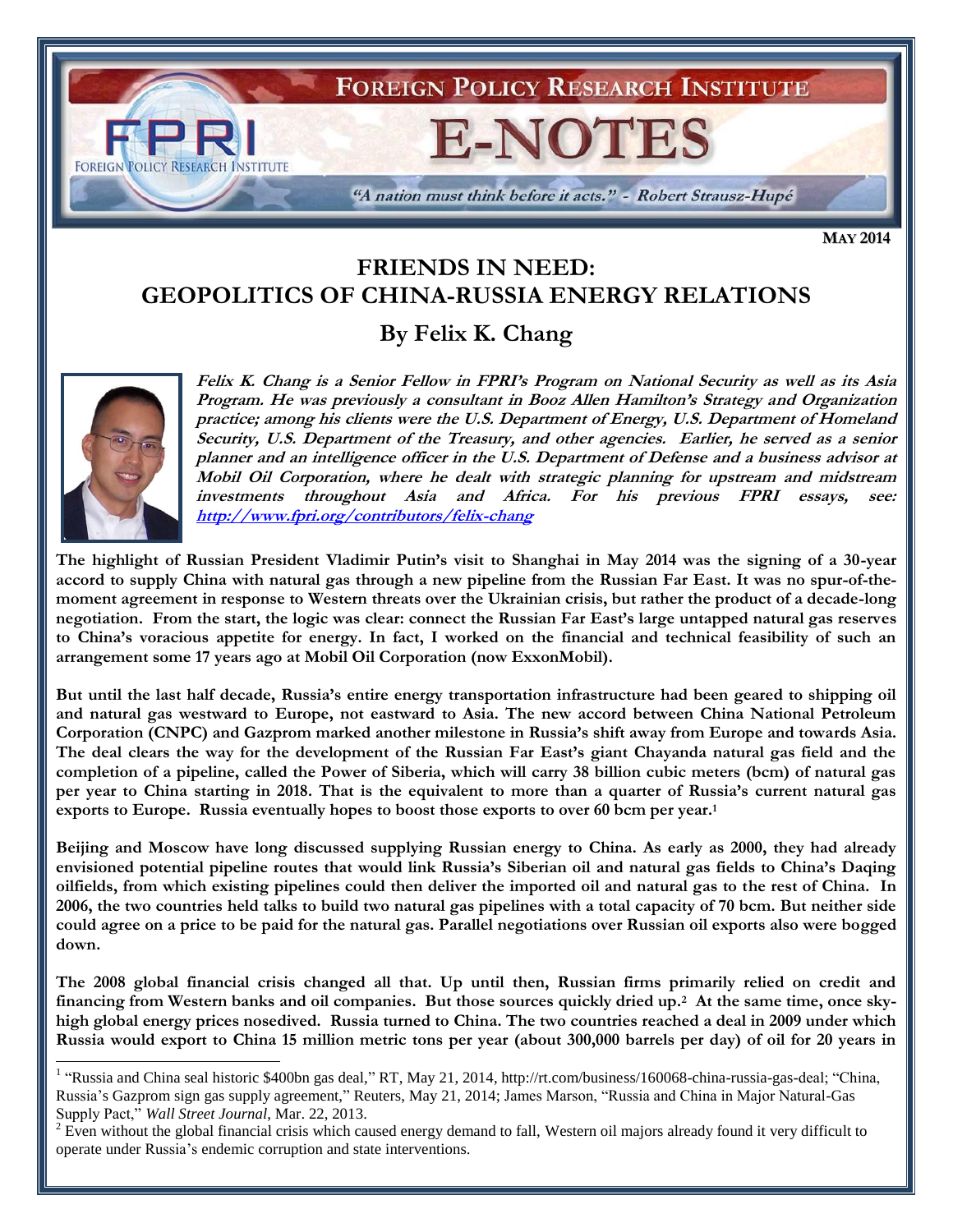**exchange for \$25 billion worth of loans from China Development Bank to Rosneft and Gazprom, Russia's state-run oil and natural gas companies, respectively. With Russian oil production dipping that year for the first time since the 1990s, Moscow no doubt felt pressure to strike a deal. Having long underinvested in exploration to replace aging and depleting fields, Russia's energy companies needed money to develop new oil and natural gas reserves in the Russian Far East.** They also used a portion of their newly acquired funds to build a spur pipeline from Russia's **trunk Eastern Siberia-Pacific Ocean (ESPO) pipeline into China. That spur pipeline symbolically opened in September 2010 and oil began flowing through it in January 2011.<sup>3</sup>**



**Another wave of energy deals between China and Russia was concluded in late 2010. They covered a broad range of issues. China Huadian Corporation, a Chinese state-owned enterprise and one of China's five major power utilities,** 

 $\overline{a}$ 

 $3$  Highlighting the importance of the new pipeline, Chinese President Hu Jintao and Russian President Dmitry Medvedev attended its opening ceremony in September 2010. "Pipeline begins supplying oil from Russia to China," AFP, Jan. 1, 2011; David Winning and Shai Oster, "China, Russia Strike \$25 Billion Oil Pact," *Wall Street Journal*, Feb. 18, 2009; Andrew E. Kramer, "Russia Seeks to Trade Oil for Loans From China," *New York Times*, Oct. 29, 2008; "Russian Energy Ministry to present China with two oil pipeline routes," FBIS-SOV-2003-0227, Feb. 27, 2003, Moscow Interfax; Xu Yihe, "China, Russia To Start Building Crude Pipeline '03- Report," Dow Jones Newswires, Apr. 18, 2000; Michael R. Gordon, "The Gusher That Wasn't In Russia," *New York Times*, Sept. 5, 1997, pp. D1, D3.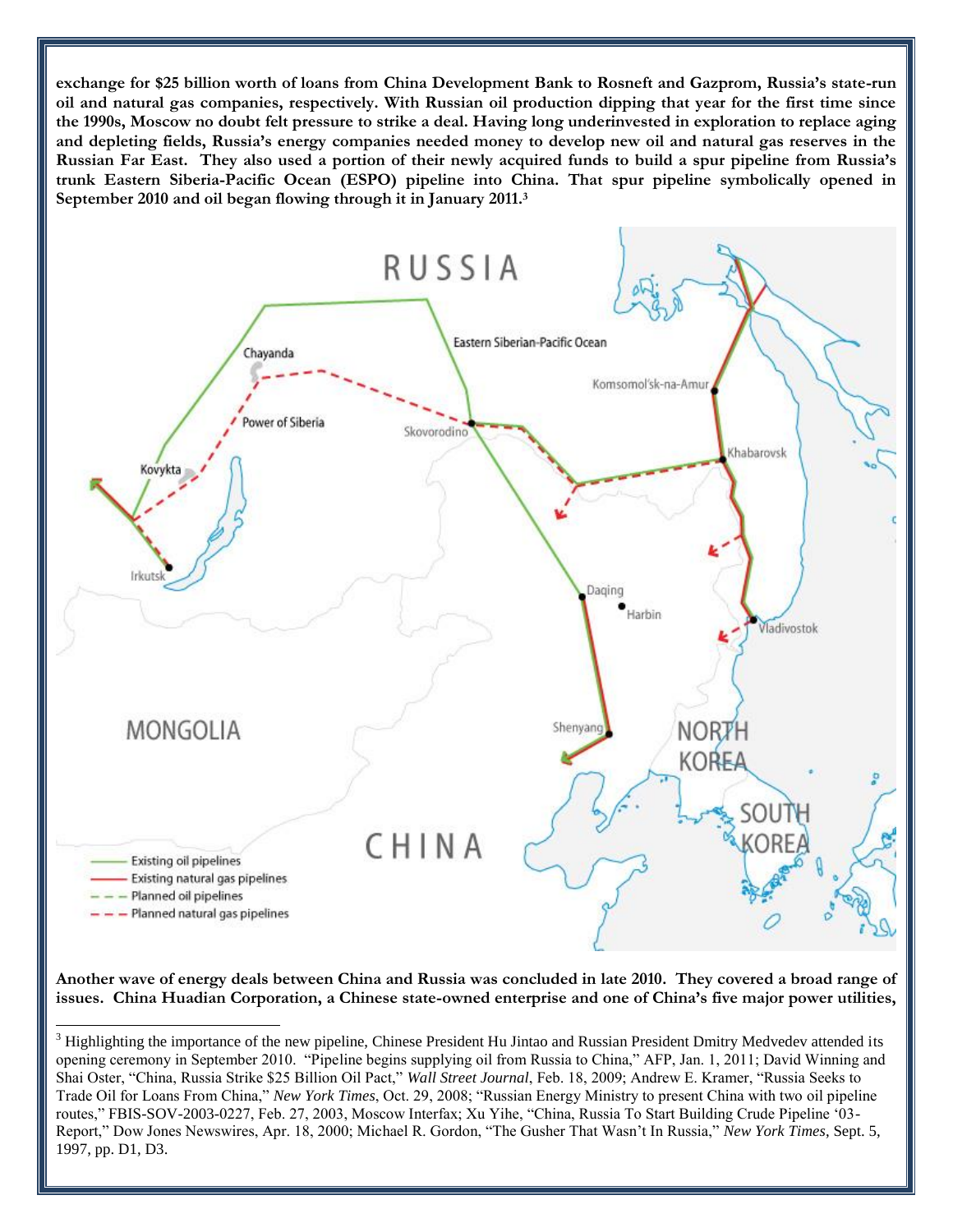**and Russia's TGK-2, a regional utility, agreed to develop a joint power project in the Russian city of Yaroslavl. At the same time, CNNC Jiangsu Nuclear Power Corporation contracted with Russia Atomic Energy Corporation to design the third and fourth nuclear reactors at the Tianwan Nuclear Station. The two countries also made headway on the export of Russian energy to China. CNPC signed an agreement with Rosneft that settled issues related to the supply of Russian oil for the new spur pipeline to Daqing. Meanwhile, Gazprom revealed that CNPC had agreed to begin discussions for a long-term contract to take over 30 bcm of natural gas from the Russian gas exporter.<sup>4</sup>**

**The next flurry of energy deals began in 2013. But preparations for it began long before that. In 2003, a collection of Russia's independent oil companies and BP, a British oil major, pooled their Russian assets to form a new company called TNK-BP. Among TNK-BP's most valuable assets was a 62.8 percent interest in the Russian Far East's huge Kovykta natural gas field, just west of Lake Baikal. Most industry experts considered Kovykta's proven reserves to be the best source for natural gas exports to Asia. By 2007 Moscow wanted those reserves back and began to pressure TNK-BP to sell. Eventually, Moscow forced TNK-BP into bankruptcy and Rosneft bought the company's assets, including Kovykta, in March 2013.<sup>5</sup>**

**Thus, Rosneft was well positioned to make new deals with China in 2013. Rosneft's first agreement was to double its shipment of oil to CNPC to 30 million metric tons per year (about 600,000 barrels per day). In return, CNPC agreed to prepay Rosneft \$60 billion for its future oil deliveries. Those prepaid funds came in handy, because it had just spent over \$40 billion to acquire TNK-BP's assets and needed the cash to service its massive debts and to invest in new exploration. Still, the deal demonstrated the worth of the ESPO pipeline and its spur to China.**

**Moscow's next two deals raised eyebrows even further. Historically, Russia had been reluctant to permit Chinese companies from taking direct stakes in Russian oil and natural gas fields. But last September it allowed CNPC to acquire a 20 percent interest in Novatek's Yamal liquefied natural gas (LNG) project in Russia's Arctic region. In exchange, CNPC agreed to purchase at least 3 million tons of LNG from the project. Even more notable, CNPC and Rosneft agreed to form a joint venture to explore for and produce oil in East Siberia, which contains vast deposits extending hundreds of miles north from Lake Baikal. Those deposits are considered to be some of Russia's most valuable untapped energy assets. The creation of the joint venture, in which CNPC holds a 49 percent stake, seemed to herald a shift in Russia's thinking about China (and, to cynics, Russia's continued need for Chinese capital).<sup>6</sup>**

### **RUSSIA'S PIVOT TO CHINA: FROM EUROPE TO ASIA**

 $\overline{a}$ 

**For Moscow, the latest round of energy deals with China seems well timed. Given Russia's actions in Crimea and Ukraine in 2014, European countries have begun to seriously reconsider their reliance on Russia, particularly for natural gas. In May 2014, representatives from Europe's biggest economies met in Rome to discuss how they could reduce that dependence. And though they agreed that it would take a long time before that dependence could be truly reduced, the turn in European sentiment away from Russia was clear.<sup>7</sup>**

**For its part, Russia has long been worried about its reliance on European energy demand and has sought to diversify its customer base. Even before the Ukrainian crisis, stagnant demand and increasing regulatory pressure in Europe had already motivated Russia to seek other outlets for its energy resources. That is why it began discussions with China and Japan in the early 2000s to help finance a new pipeline that could transport the Russian Far East's oil and natural gas to Asia. A number of different routes were considered. At one point, Japan agreed to help finance the construction of the \$11.5 billion pipeline. But when Russia announced its desire to build a spur pipeline into China before it finished the final phase of the trunk line to the coast, Japan balked. Tokyo feared that** 

<sup>4</sup> Simon Hall and Owen Fletcher, Beijing, "Moscow Boost Ties On Energy," *Wall Street Journal*, Sept. 28, 2010.

<sup>5</sup> Andrew E. Kramer, "Moscow Presses BP to Sell a Big Gas Field to Gazprom," *New York Times*, Jun. 23, 2007.

<sup>6</sup> Wayne Ma and Lukas Alpert, "Russia Lets Down Guard on China," *Wall Street Journal*, Oct. 19-20, 2013, p. A8; "Rosneft gives China access to East Siberia oil," AFP, Oct. 18, 2013; "Russia and China conclude new energy deals," Economist Intelligence Unit, Jun. 24, 2013; Vladimir Soldatkin and Andrew Callus, "Rosneft pays out in historic TNK-BP deal completion," Reuters, Mar. 22 2013.

<sup>&</sup>lt;sup>7</sup> "G7 drafts energy options to Russian gas," Deutsche Welle, May 6, 2014, http://www.dw.de/g7-drafts-energy-options-to-russiangas/a-17616173; Henrik Böhme, Opinion: Less Russian gas - whatever the cost, Deutsche Welle, May 2, 2014, http://www.dw.de/opinion-less-russian-gas-whatever-the-cost/a-17609203.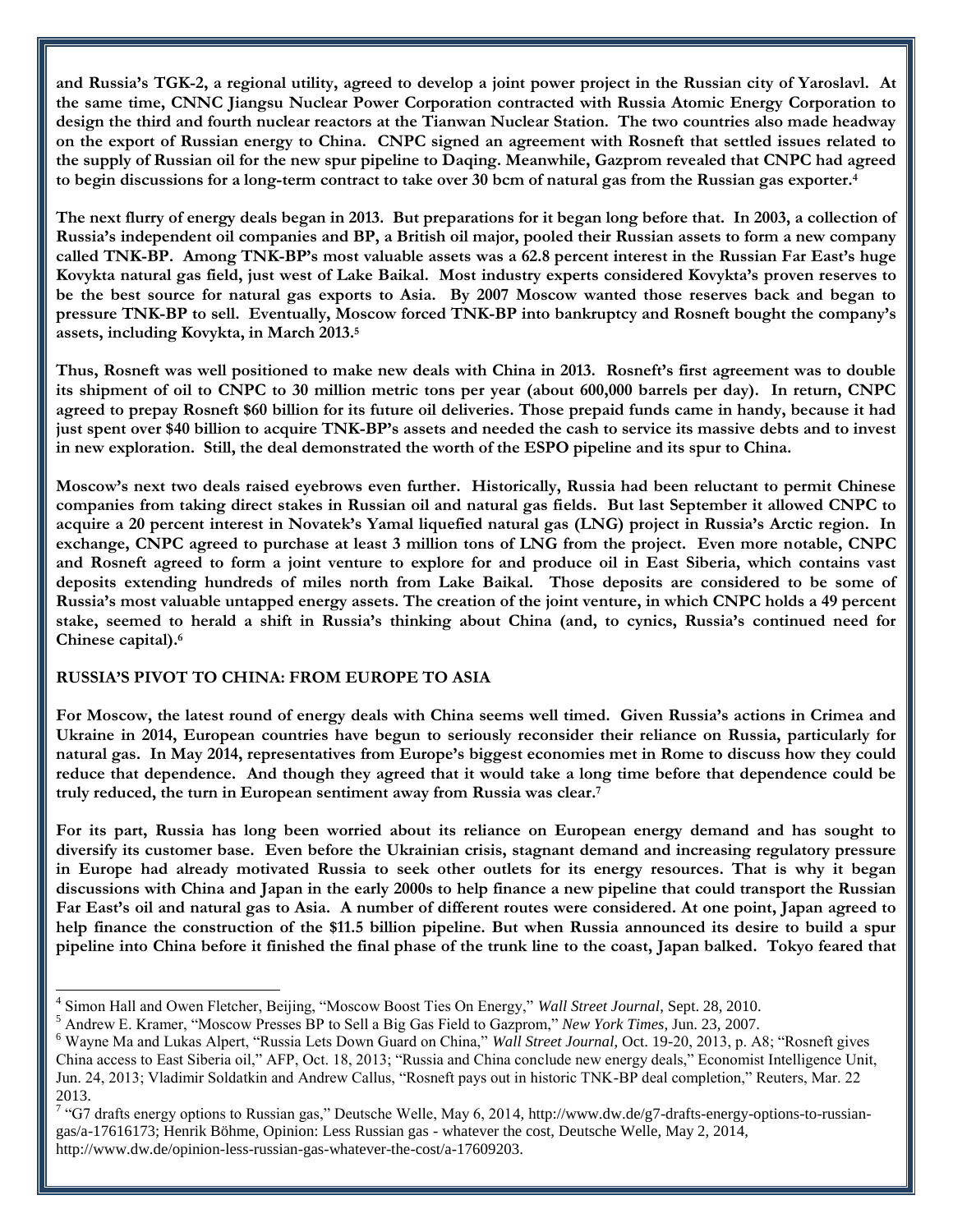**it would end up paying for a pipeline to China.<sup>8</sup>**

**Ultimately, Russia built its pipeline and did so in two phases. Begun in 2006, the first phase took three years to complete and connected its Siberian oil fields to Skovorodino. The second phase, which brought the ESPO pipeline to a new terminal near Vladivostok on the Sea of Japan, took another three years to finish. But almost two years before construction on the second phase concluded in December 2012, the spur pipeline to Daqing was already operational. Until then, Russia transported its oil exports to China mainly over rail lines—a tedious, inefficient, and sometimes hazardous process.**

**The second big reason behind Russia's pivot to China was the rise of new competitors in the global energy market: Australia and the United States. All across Australia's northern coast, consortia of international energy companies**  have been developing new offshore natural gas fields to produce LNG. Within the next two years, over 80 bcm of **natural gas capacity is slated to come online. That new supply is expected to be followed by similar volumes of natural gas from the United States. American energy companies, exploiting hydraulic fracturing (or fracking) technology, have produced a torrent of natural gas from shale deposits in the United States. That has led those companies to push for government approval to construct LNG terminals so that they can export their output to the world. (Washington seems willing, but approval has been slow due to environmental assessments.) Clearly, new American and Australian LNG supplies will challenge Russia's energy ambitions. And, if so much LNG came to market at the same time, it would depress global natural gas prices and dent Russia's state coffers, which are highly dependent on royalties and taxes derived from energy production. Therefore, Russia's deals to lock in Chinese demand have been as much about economic necessity as they have been a response to tensions with the West.**

# **CHINA'S PIVOT TO RUSSIA: FROM SELF-SUFFICIENCY TO DIVERSIFICATION**

**For China, its new energy relationship with Russia has also proved practical. Until the last decade or so, China's dealings with Russia have largely centered on arms sales and cooperation in international organizations. But with its own rising tensions with Japan and the United States, the expansion of China's relations with Russia to include trade in energy (and other raw materials) has given China a bit more diplomatic room for maneuver than it otherwise would have, since the West may be cautious not to push China further into Russia's arms.**

**Nevertheless, China has another, more important reason to collaborate with Russia: China's concern over its access to energy resources. Beijing's approach to Chinese energy security has long prioritized access to energy resources above all other considerations. That way, China can always count on a reliable energy supply, even in a crisis. For decades, China achieved that goal by being shíyóu zì ch***ǎ***n zìyòng (oil self-sufficient). To outsiders, China's**  preoccupation with access seemed unwarranted, given the end of the Cold War and the benefits of Pax Americana. **But Pax Americana may be precisely why China has felt the need to hedge. Chinese leaders who came of age in the 1990s well remember the volte-face of the West after their crackdown on internal dissent in Tiananmen Square in 1989 and the interference of the United States when they fired missiles into the Taiwan Strait to sway Taiwan's presidential elections in 1996. That is not to say that fear drives China's energy security policy, but rather that Beijing appreciates the value of reliable access to energy resources in an unpredictable world.<sup>9</sup>**

**But by the mid-1990s, China could no longer remain self-sufficient in energy. Its economy was growing too fast for its big state-owned energy companies, like CNPC, China Petroleum and Chemical Corporation (Sinopec), and China National Offshore Oil Company (CNOOC), to keep up. They were too slow to bring new domestic reserves online and reluctant to let foreign energy companies into China's most-prized oil and natural gas fields. (Foreign companies operating in China were usually relegated to less-promising or more technically difficult fields.) Hence, Beijing directed its state-owned energy companies to seek new energy resources abroad and provided them with low-cost financing to do so. Since then, they have gained access to energy resources all over the globe, particularly in places like Africa, Latin America, and the Middle East. In some countries, Chinese companies have benefited** 

 $\overline{a}$ 

<sup>8</sup> Miroslav Mareš and Martin Laryš, "Oil and natural gas in Russia's astern energy strategy: Dream or reality?" *Energy Policy* 50 (2012), pp. 436-448; Ministry of Energy of the Russian Federation, *Energy Strategy of Russia for the Period Up to 2030* (Moscow: Institute of Energy Strategy, 2010), pp. 20-23; David Pilling and Isabel Gorst, "Tokyo threat to withraw from \$11 billion oil pipeline," *Financial Times*, Apr. 30/May 1, 2005, p. 4; James Brooke, "China and Japan Jockey for Share of Russian Gas," *New York Times*, Nov. 3, 2004.

 $9$  Edwin Chan, "Analysis - Is China's energy policy about to grow up?" Reuters, Feb. 21, 2003.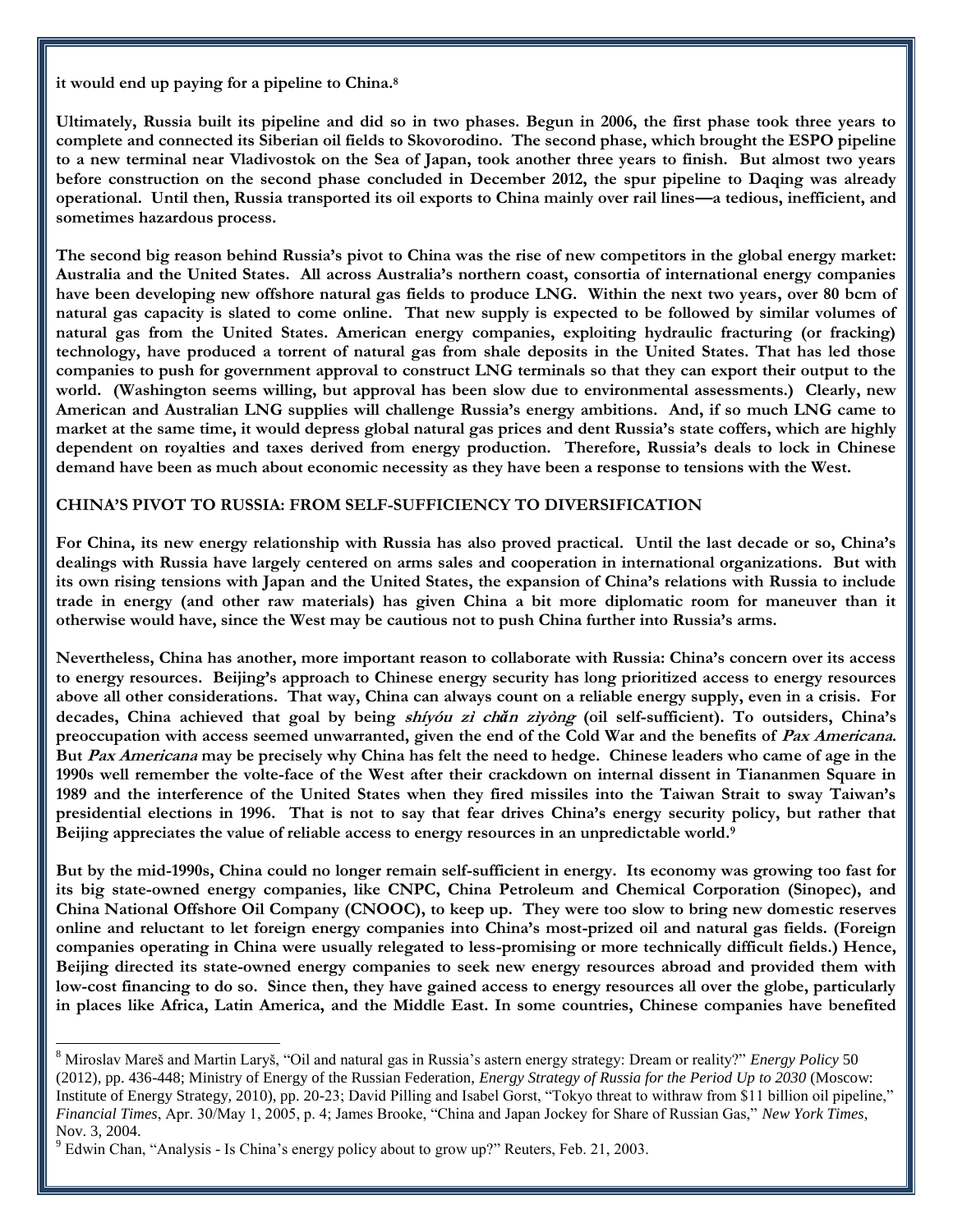**from lower competition, due to restrictions placed on Western oil majors by international sanctions or hostile local governments.<sup>10</sup>**

**In other cases, China has been willing to pay a premium for access. One example has been China's interest in developing a pipeline that extends from Turkmenistan's southern natural gas fields to China's eastern coast. The pipeline stretches some 7,000 km (over one-sixth the circumference of the Earth). Construction on a 4,000-km section of it inside China, called the West-East pipeline, began in 2002 and was completed a few years later. (Since then, a second span of the West-East pipeline was built in 2011 and a third was begun in 2012.) Another 1,300-km segment running through Kazakhstan was finished in 2009. But the pipeline has inherent drawbacks. Because the Turkmenistan-to-China pipeline is actually created from a patchwork of new and existing pipelines, rather than from a single unified design, there is a lot of engineering variability throughout its length. That invariably reduces its reliability and raises its long-term costs. Those higher costs are likely to make shipping natural gas through the entire pipeline unprofitable, especially if China persists in capping natural gas prices in its eastern cities. In fact, that is why foreign investors pulled out of the West-East pipeline project in 2004. Yet China seems determined to complete the entire pipeline. That is because what the pipeline does is give China access to Central Asia's natural gas over a land route that cannot be interdicted by foreign control of the seas.<sup>11</sup>**

**Even as Chinese energy companies have expanded their reach geographically, they have also done so in another way. Rather than compete with foreign firms in markets abroad, Chinese energy companies have sometimes found it easier to acquire them (or parts of them) to access new energy supplies. At first, China's aggressive approach to acquisitions met resistance in North America and Europe. In 2005, CNOOC's \$18 billion bid for Unocal failed and threatened to derail China's acquisition strategy. But after the global financial crisis, Chinese acquisition overtures found greater receptivity, in part because Chinese energy companies changed their tactics. Rather than trying to acquire a whole company, they targeted minority stakes and joint ventures that were less likely to sound alarms in Western capitals. In doing so, Chinese energy acquisitions surged to an average of \$23 billion per year over the last five years. State-controlled China Petrochemical acquired a 40 percent interest in Repsol's Brazilian oil assets for \$7.1 billion in 2010. PetroChina (a unit of CNPC) agreed to buy a 20 percent stake of Royal Dutch Shell's Groundbirch natural gas development in Canada in 2011. That was followed by Sinopec's \$2.5 billion deal to acquire an interest in Devon Energy's shale-gas fields in the United States and PetroChina's \$1.6 billion buyout of BHP Billiton's holding in Woodside Petroleum.<sup>12</sup>**

**By gaining access to energy resources around the world, China has diversified its energy supply base. It did so first through geographic reach and then through corporate acquisition. China may have shifted its energy security strategy from one of self-sufficiency to diversification, but its long-time goal to ensure access to energy resources remains the same. Seen in this light, China's interest in access to the Russian Far East's oil and natural gas reserves is a natural extension of its energy diversification. China already imports over half of the oil it consumes, and most of that comes from the Middle East. The turmoil in that region due to the Arab Spring has only made Beijing more anxious to secure oil resources elsewhere, including Russia. Similarly, with half of its natural gas imports coming from Turkmenistan in 2012, China sees its recent agreement to import natural gas from the Russian Far East as a way to reduce its reliance on a single geographic area.**

 $\overline{a}$ 

<sup>&</sup>lt;sup>10</sup> China's oil self-sufficiency ended in 1993 when it began to import oil to meet domestic demand. Mark Magnier, "China Stakes Claim for Global Oil Access," *Los Angeles Times*, Jul. 17, 2005; Christoph Bluth, "Energy needs shape China's external relations," *Jane's Intelligence Review*, Oct. 2002, pp. 40-43; Han Zhenjun and Dong Jun, "Economic Overview: China 'Injects Oil' Into the 21st Century" FBIS-CHI-2002-0419, Apr. 19, 2002, Beijing Xinhua Domestic Service.

<sup>&</sup>lt;sup>11</sup> Peter Leonard, China, "Kazakhstan unveil landmark gas pipeline," Associated Press, Dec. 12, 2009; Xu Yihe, "Oil Companies Quit China Pipeline Project," *Wall Street Journal*, Aug. 4, 2004, p. A11; "China Will Help Build Oil Pipeline With Kazakhstan," Associated Press, May 18, 2004; "China Begins Construction on 4,200 Kilometer Long Gas Pipeline Project," FBIS-CHI-2002-0704, Jul. 4, 2002, Beijing Xinhua; Gaye Christoffersen, "China's Intentions for Russian and Central Asian Oil and Gas," National Bureau of Asian Research *Analysis* 9:2 (1998).

<sup>&</sup>lt;sup>12</sup> Other big Chinese deals included PetroChina's \$1.7 billion acquisition of Chesapeake Energy's shale-gas assets in the United States in 2010 and 2011 and Sinopec's \$2.2 billion buyout of Daylight Energy in 2011. Huang Kaixi, "Oil Companies Using New Logic in Their Overseas Acquisitions," *Caixin Online*, Jan. 27, 2014, http://english.caixin.com/2014-01-27/100634322.html; Sterling Wong, "What's Behind China's Global Oil and Gas Buying Spree? And Who's Next?" *Minyanville*, Mar. 22, 2013,

http://www.minyanville.com/articles/print.php?a=48857; Yvonne Lee, "PetroChina Buys Stake in Shell Canada Shale Asset," *Wall Street Journal*, Feb. 2, 2012; Tom Orlik, "China's Softly, Softly Energy Grab," *Wall Street Journal*, Jan. 4, 2012; Alison Tudor, "China's Big Oil Goes Shopping," *Wall Street Journal*, Jan. 4, 2011, p. C3.